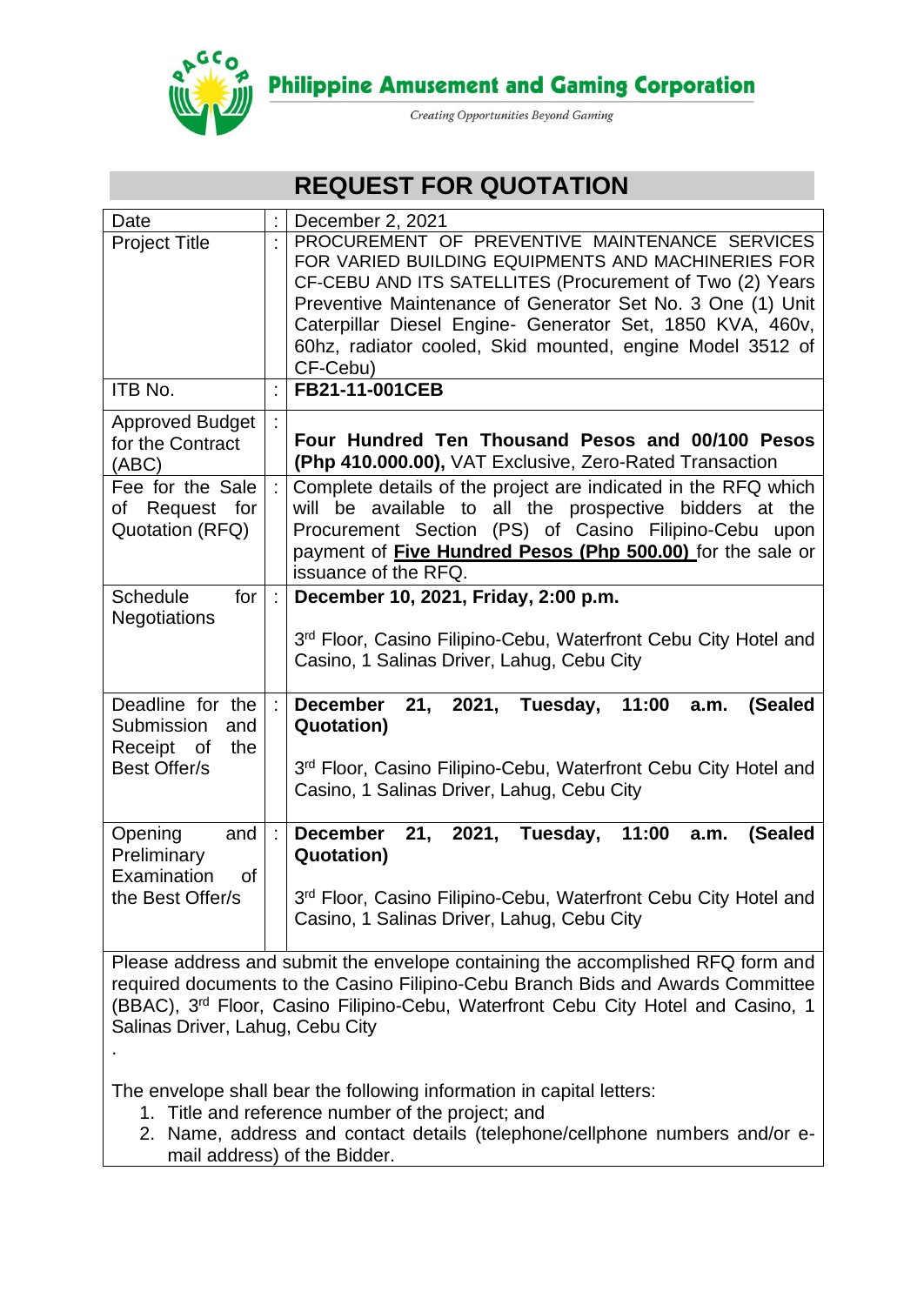Sir / Madame:

In accordance with the Technical Specifications and General Conditions for the aforementioned project stated herewith, kindly fill up and submit your lowest proposal on the item/s services stated below.

For any inquiries or clarifications, please contact the Branch Procurement Section, Casino Filipino-Cebu, at telephone numbers (032) 268-4989 and look for Ms. Ramahdyna Jezza "Quimbee" Q. Conejos.

Thank you.

#### **JOEL G. CANTOS**

Chairman, Branch Bids and Awards Committee (BBAC) CF-Cebu

Page **2** of **16**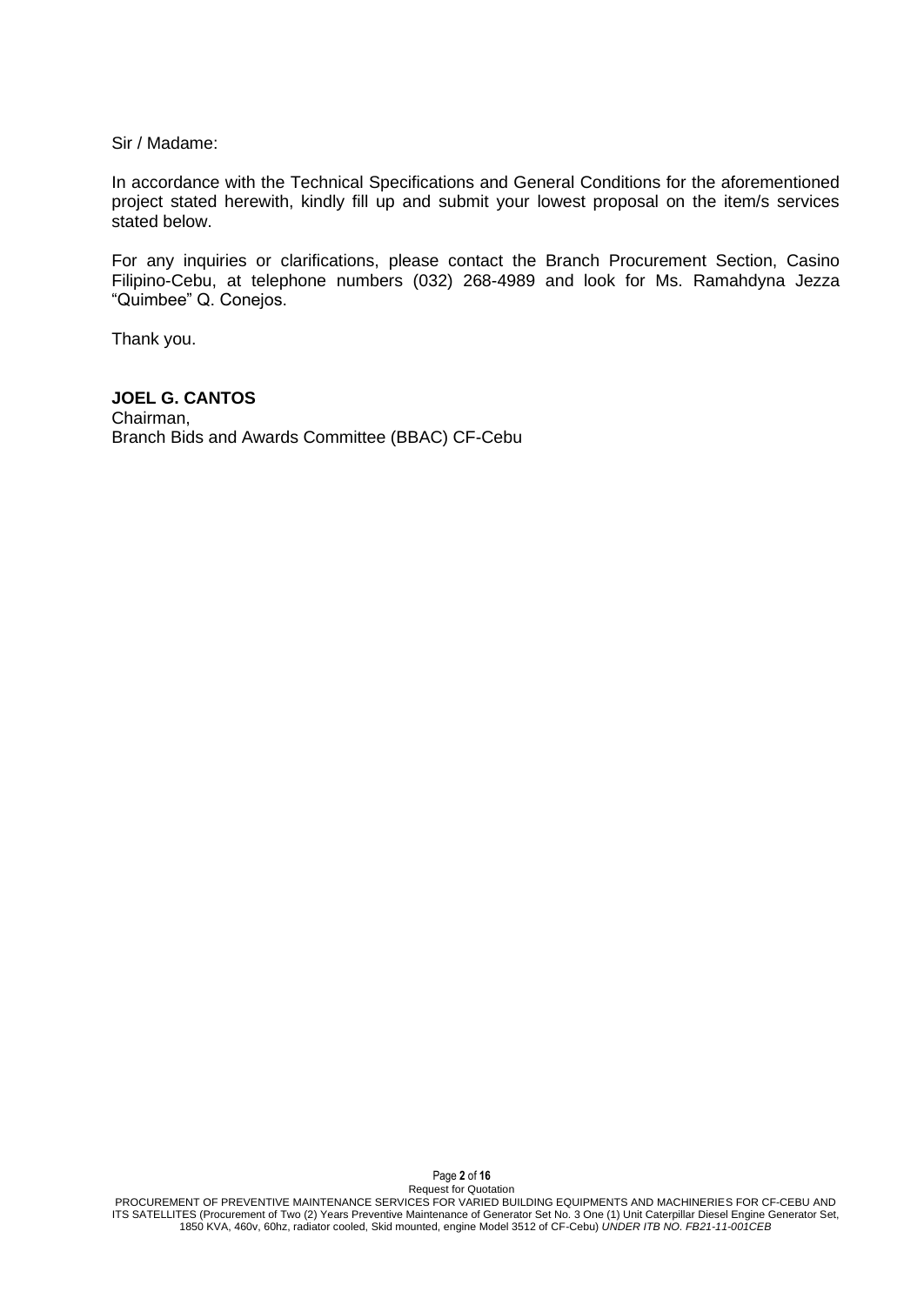Dear Mr. Cantos:

In accordance with your request, following is our quotation for your requirement:

# **I. TECHNICAL SPECIFICATIONS AND OTHER REQUIREMENTS OF THE PROJECT:**

|                                                                                                                                                                                                                                                                                                                                                                                                                       | <b>TECHNICAL SPECIFICATIONS</b>                                                                                                                                                                                                                                            | <b>Offered</b><br><b>Technical</b><br>Quotation<br>Please fill<br>up each<br>with<br>either:<br>row<br>"Not<br>"Comply"<br>or<br>Comply" |  |  |  |
|-----------------------------------------------------------------------------------------------------------------------------------------------------------------------------------------------------------------------------------------------------------------------------------------------------------------------------------------------------------------------------------------------------------------------|----------------------------------------------------------------------------------------------------------------------------------------------------------------------------------------------------------------------------------------------------------------------------|------------------------------------------------------------------------------------------------------------------------------------------|--|--|--|
| <b>PROJECT:</b> PROCUREMENT OF PREVENTIVE MAINTENANCE SERVICES FOR VARIED<br><b>BUILDING EQUIPMENTS AND MACHINERIES FOR CF-CEBU AND ITS</b><br>SATELLITES (Procurement of Two (2) Years Preventive Maintenance of<br>Generator Set No. 3 One (1) Unit Caterpillar Diesel Engine- Generator Set,<br>1850 KVA, 460v, 60hz, radiator cooled, Skid mounted, engine Model 3512 of<br>CF-Cebu) under ITB No. FB21-11-001CEB |                                                                                                                                                                                                                                                                            |                                                                                                                                          |  |  |  |
|                                                                                                                                                                                                                                                                                                                                                                                                                       | <b>TECHNICAL SPECIFICATIONS</b>                                                                                                                                                                                                                                            |                                                                                                                                          |  |  |  |
| <b>QTY</b>                                                                                                                                                                                                                                                                                                                                                                                                            | <b>DESCRIPTION</b>                                                                                                                                                                                                                                                         | Please fill up each<br>row with either:<br>"Comply" or "Not<br><b>Comply</b>                                                             |  |  |  |
|                                                                                                                                                                                                                                                                                                                                                                                                                       | The CONTRACTOR shall conduct a schedule<br>condition and performance monitoring on the (1) Unit<br>Caterpillar Generator Set, 1850 KVA, 460v, 60hz,<br>radiator cooled, Skid mounted, engine Model 3512<br>and marked as<br>genset no. 3 located at Casino Filipino-Cebu   |                                                                                                                                          |  |  |  |
| <b>One (1)</b><br>Lot                                                                                                                                                                                                                                                                                                                                                                                                 | <b>TECHNICAL ANALYSIS I (TA-I)</b> - detailed<br>inspection of the entire generator set systems to<br>determine if each system is functioning within the<br>acceptable standards                                                                                           |                                                                                                                                          |  |  |  |
|                                                                                                                                                                                                                                                                                                                                                                                                                       | Walk around inspection of the cooling system, fuel<br>system, air induction & exhaust system, lube oil<br>system, starting system, control panel, power<br>generator and sanitation                                                                                        |                                                                                                                                          |  |  |  |
|                                                                                                                                                                                                                                                                                                                                                                                                                       | TECHNICAL ANALYSIS<br>$(TA-II)$<br>$\mathbf{I}$<br>The<br>CONTRACTOR's technician/s shall conduct technical<br>analysis II in addition to technical analysis I<br>inspections. This involves running the generator set<br>with load, and a system by system check-up using |                                                                                                                                          |  |  |  |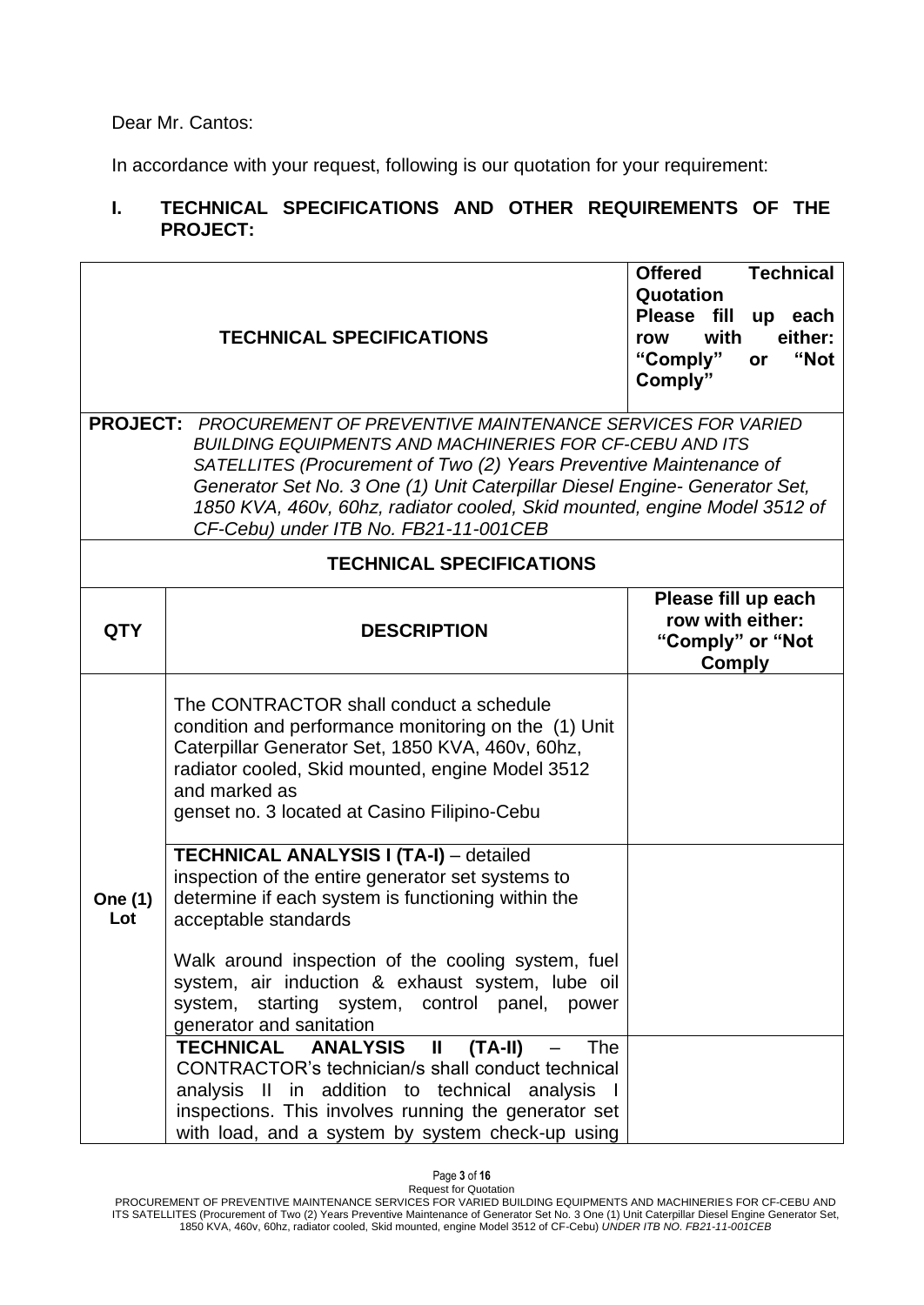| generator set diagnostic instruments. The following<br>shall also be included in the inspection:                                                                                                                                                                                                                                                                                                                                                                                             |  |
|----------------------------------------------------------------------------------------------------------------------------------------------------------------------------------------------------------------------------------------------------------------------------------------------------------------------------------------------------------------------------------------------------------------------------------------------------------------------------------------------|--|
| <b>Cooling System</b><br>$\bullet$<br>radiator<br>differential<br>a. Perform<br>tests/ambient temperature tests<br>b. Radiator air flow test<br><b>Fuel System Pressure Test</b><br>• Lubrication System Pressure Test<br>Air Induction and Exhaust System<br>a. Inlet Manifold Pressure (Boost Pressure<br>Tests)<br>b. Exhaust Back Pressure Test<br><b>Air Filter Restriction Test</b><br>a. Exhaust Stack Temperature Test<br>b. Blow-by Test<br>• Insulation test (Megger) on Generator |  |
| <b>PERIODIC MAINTENANCE SERVICES - detailed</b><br>inspection of all the generators components and<br>operational testing of the generator.                                                                                                                                                                                                                                                                                                                                                  |  |
| <b>Exciter Stator</b>                                                                                                                                                                                                                                                                                                                                                                                                                                                                        |  |
| a. Check for loose, frayed or burnt winding<br>Look for score marks<br>b.<br>resistance<br>Determine<br>insulation<br>0f<br>C.<br>exciter stator windings                                                                                                                                                                                                                                                                                                                                    |  |
| • Exciter Armature<br>a. Check the exciter armature for burns on<br>the mating surfaces<br>b. Check the rectifiers and surge protectors<br>for proper operation<br>c. Check the exciter armature and rectifier<br>assembly for loose, frayed or burnt<br>winding or loose connections.<br>d. Look for score marks caused by rubbing<br>e. Determine insulation resistance of exciter<br>armature windings                                                                                    |  |
| • Main Rotor                                                                                                                                                                                                                                                                                                                                                                                                                                                                                 |  |
| a. Bearing -check the bearing for damage<br>or wear and for lubrication<br>b. Fan-check the fan for cracks or broken                                                                                                                                                                                                                                                                                                                                                                         |  |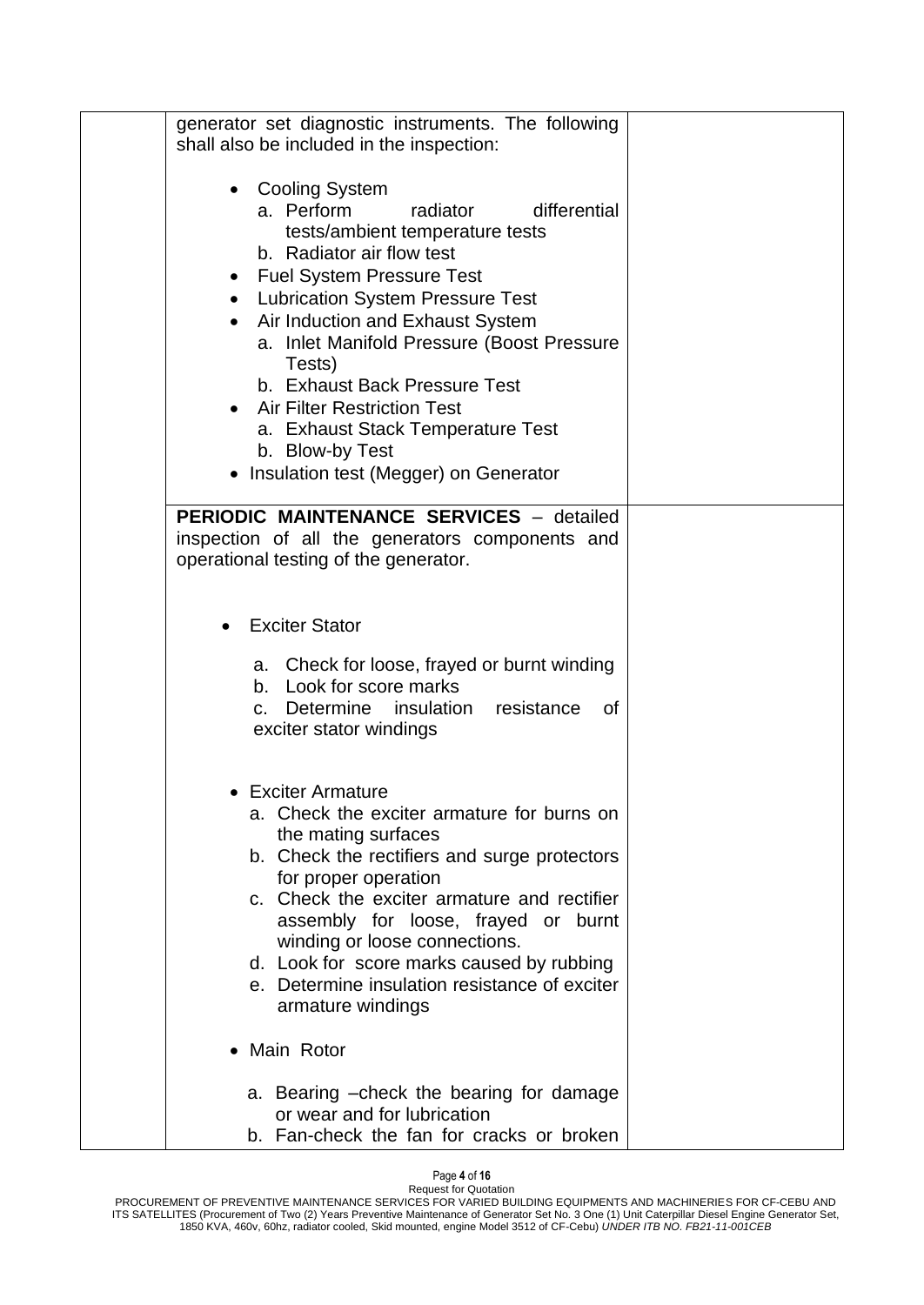|    | blades                                                                                                                                                                                                                                                                                                                                                                                                                                                                                                                                                                                                                                                                                                                                        |  |
|----|-----------------------------------------------------------------------------------------------------------------------------------------------------------------------------------------------------------------------------------------------------------------------------------------------------------------------------------------------------------------------------------------------------------------------------------------------------------------------------------------------------------------------------------------------------------------------------------------------------------------------------------------------------------------------------------------------------------------------------------------------|--|
|    | c. Main Rotor Core and Windings.                                                                                                                                                                                                                                                                                                                                                                                                                                                                                                                                                                                                                                                                                                              |  |
|    | d. Check the rotor for loose, frayed or burnt<br>windings                                                                                                                                                                                                                                                                                                                                                                                                                                                                                                                                                                                                                                                                                     |  |
|    | e. Determine insulation resistance of main<br>windings                                                                                                                                                                                                                                                                                                                                                                                                                                                                                                                                                                                                                                                                                        |  |
| f. | <b>Main Stator</b>                                                                                                                                                                                                                                                                                                                                                                                                                                                                                                                                                                                                                                                                                                                            |  |
|    | g. Inspect the frame for cracks, burnt mating<br>surfaces of other damage areas                                                                                                                                                                                                                                                                                                                                                                                                                                                                                                                                                                                                                                                               |  |
|    | h. Inspect the stator for loose, frayed or<br>burnt winding                                                                                                                                                                                                                                                                                                                                                                                                                                                                                                                                                                                                                                                                                   |  |
| i. | Determine insulation resistance of main<br>stator windings                                                                                                                                                                                                                                                                                                                                                                                                                                                                                                                                                                                                                                                                                    |  |
|    | The scope of this program is limited only to visual,<br>* <i>minor repairs</i> and diagnostic inspection as well as<br>the submission of our findings, recommendations<br>and quotations. All other activities such as the<br>disassemble, repair, reconditioning and/or<br>overhauling of your unit arising either from normal<br>wear and tear or through our technician's<br>recommendations shall be treated separately.<br>*Minor repairs are jobs that require less than an hour<br>to complete and do not require special tooling. Any<br>repair that requires more than one hour to complete<br>shall be considered additional and shall be billed<br>separately. Customer's conforme is necessary before<br>the repair is performed. |  |
|    | <b>PREVENTIVE MAINTENANCE SERVICES (PMS) -</b><br>to be performed every five hundred (500) hours<br>interval or once a year whichever comes first and<br>shall include the following (PARTS & LABOR):                                                                                                                                                                                                                                                                                                                                                                                                                                                                                                                                         |  |
|    | Change oil<br>Replace oil filter<br>Replace fuel filter<br><b>Extract SOS sample</b>                                                                                                                                                                                                                                                                                                                                                                                                                                                                                                                                                                                                                                                          |  |

#### Page **5** of **16**

Request for Quotation PROCUREMENT OF PREVENTIVE MAINTENANCE SERVICES FOR VARIED BUILDING EQUIPMENTS AND MACHINERIES FOR CF-CEBU AND ITS SATELLITES (Procurement of Two (2) Years Preventive Maintenance of Generator Set No. 3 One (1) Unit Caterpillar Diesel Engine Generator Set, 1850 KVA, 460v, 60hz, radiator cooled, Skid mounted, engine Model 3512 of CF-Cebu) *UNDER ITB NO. FB21-11-001CEB*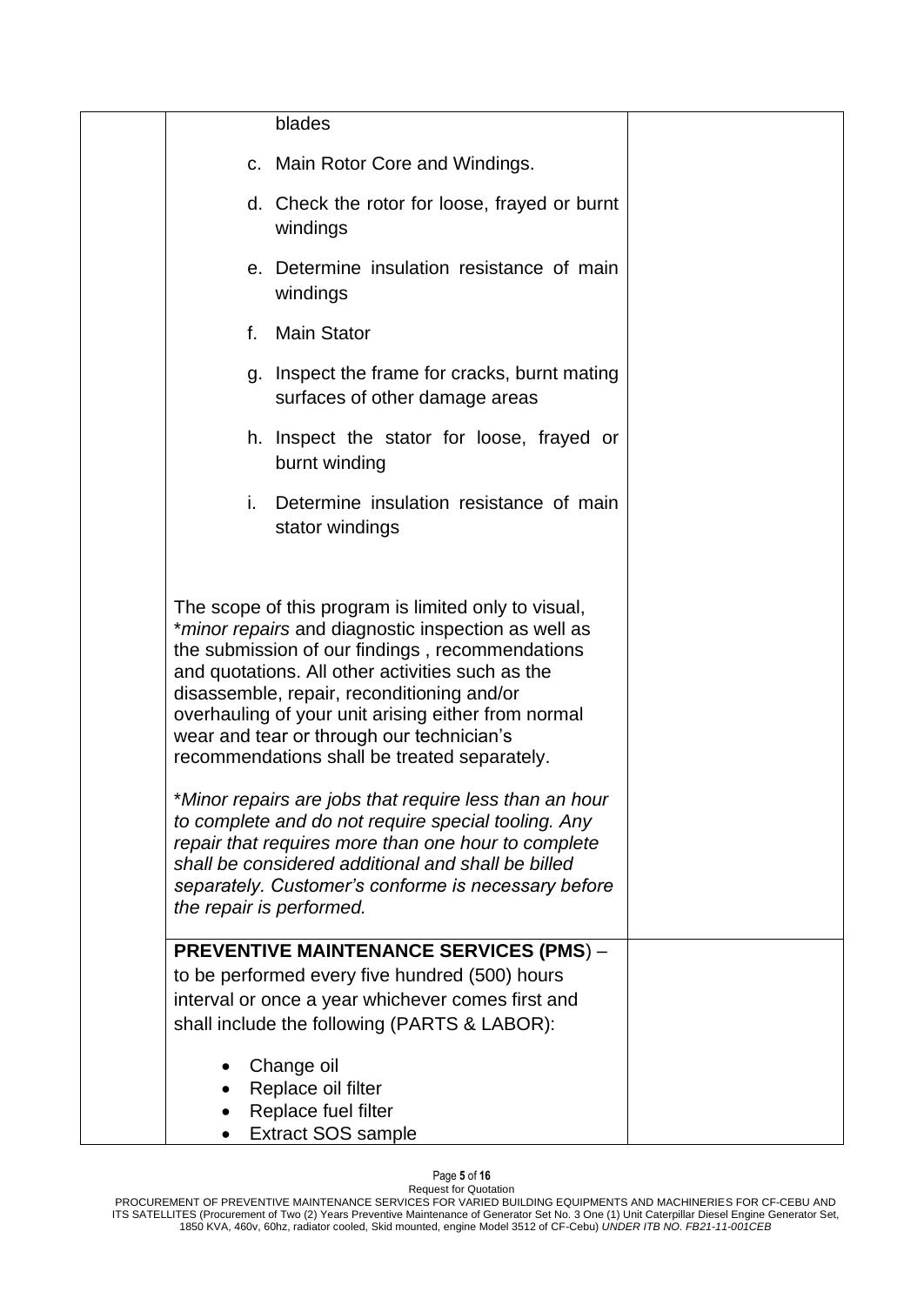| • Check batteries and electrolyte<br>Lubricate grease fittings<br>$\bullet$<br>Change air filter (for the 1 <sup>st</sup> year of the<br>$\bullet$<br>contract only)<br>Check engine radiator coolant<br>Note: Parts supplied includes engine oil,<br>oil, fuel and air filters, coolant, grease, SOS<br>kit and consumables. All parts are subject for                                                                                                                                                                      |  |
|------------------------------------------------------------------------------------------------------------------------------------------------------------------------------------------------------------------------------------------------------------------------------------------------------------------------------------------------------------------------------------------------------------------------------------------------------------------------------------------------------------------------------|--|
| confirmation actual to unit                                                                                                                                                                                                                                                                                                                                                                                                                                                                                                  |  |
| <b>SCHEDULE OIL SAMPLIING (SOS)- Technicians</b>                                                                                                                                                                                                                                                                                                                                                                                                                                                                             |  |
| shall get oil samples every visit (Ta-I, TA-II or PMS).<br>This way, the engine's internal condition can be<br>determined without disassembly. The oil sample shall<br>be analyzed by using the following tests:                                                                                                                                                                                                                                                                                                             |  |
| • Complete Testing (SOS-COMP)<br>• Wear Metals, Total Base Number for<br>Engine samples/Total Acid Number for<br>non-engine, Viscosity (either V40<br>or<br>V100), Flash Point (Open Cup), Water by<br>distillation, Soot, Sulfur Content, Oxidation,<br>Nitration, Glycol for Engine oil.<br>• Contractor shall submit a technical Report<br>Summary based on the TA-I or TA-II<br>inspections, SOS Analysis stating its<br>findings, analysis and recommendations<br>within<br>seven (7) days after<br>each<br>inspection. |  |
| <b>EMERGENCY CALLS</b><br>In the event that PAGCOR needs the Contractor to<br>perform emergency analysis/diagnostics of its<br>generator sets, Contractor shall dispatch<br>technician/s within Five (5) hours from the time the<br>problem was reported. Emergency call scopes of<br>work are as follows:                                                                                                                                                                                                                   |  |
| a. Problem identification                                                                                                                                                                                                                                                                                                                                                                                                                                                                                                    |  |
| b. Troubleshooting                                                                                                                                                                                                                                                                                                                                                                                                                                                                                                           |  |
| c. Minor Adjustments                                                                                                                                                                                                                                                                                                                                                                                                                                                                                                         |  |
| d. Recommendation/minor repair                                                                                                                                                                                                                                                                                                                                                                                                                                                                                               |  |
| ** Free of charge two (2) emergency calls and<br>response for each year of the contract                                                                                                                                                                                                                                                                                                                                                                                                                                      |  |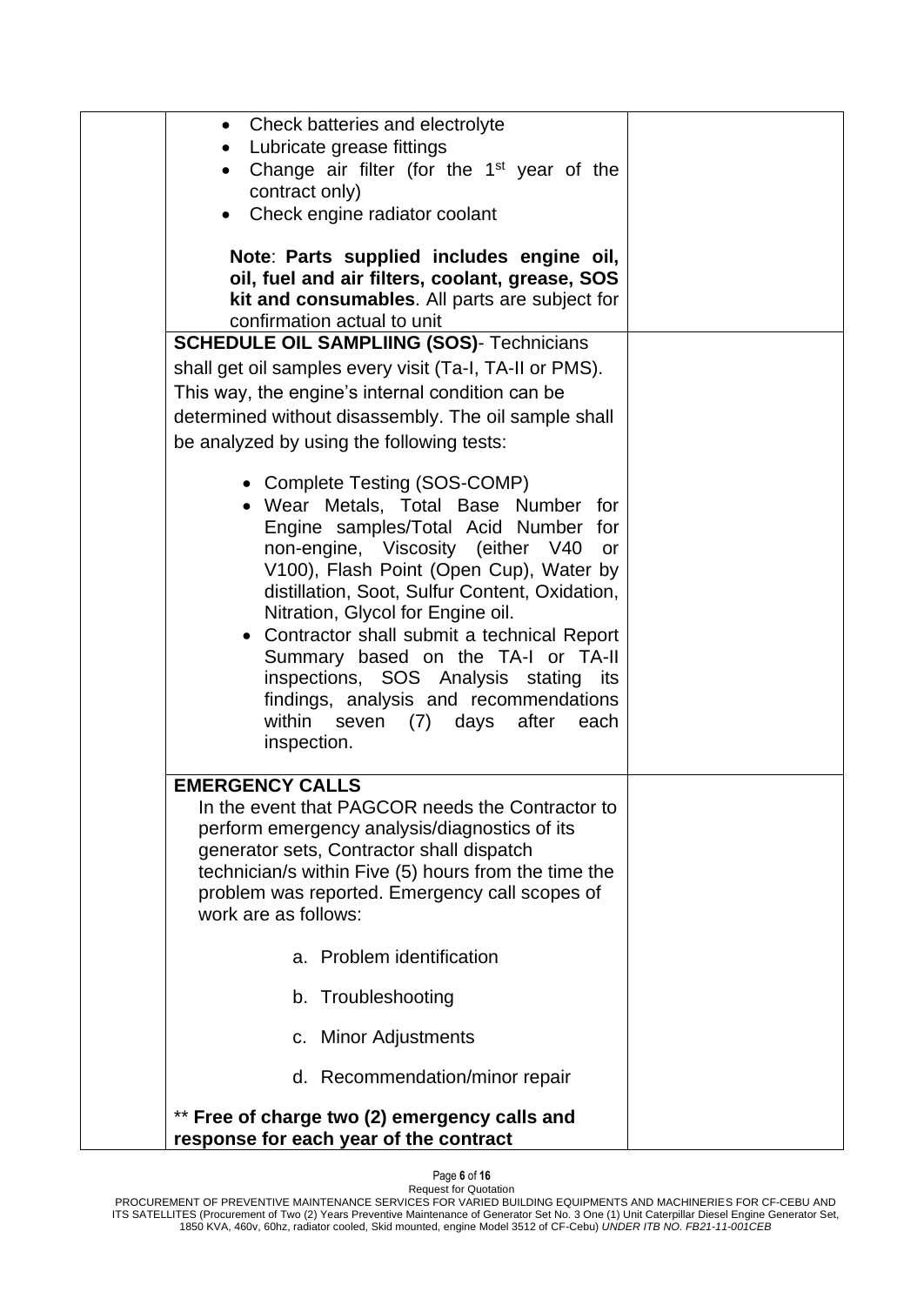| <b>FREQUENCY:</b>                                                                                                                         |                                                                                                                                                                                                                                                                           |                |                               |            |                 |                                                                                                             |  |  |  |
|-------------------------------------------------------------------------------------------------------------------------------------------|---------------------------------------------------------------------------------------------------------------------------------------------------------------------------------------------------------------------------------------------------------------------------|----------------|-------------------------------|------------|-----------------|-------------------------------------------------------------------------------------------------------------|--|--|--|
|                                                                                                                                           | Inspection of one (1) unit Generator Set:<br>Generator #3 of CF-Cebu<br>Technical Analysis I & SOS<br>once $(1)$ a<br>year<br>• Technical Analysis II & SOS<br>twice $(2)$ a<br>year (every 6 months)<br>Preventive<br>Maintenance<br>Service<br>(PMS)<br>once (1) a year |                |                               |            |                 |                                                                                                             |  |  |  |
|                                                                                                                                           |                                                                                                                                                                                                                                                                           |                | <b>Sample Activity Chart:</b> |            |                 |                                                                                                             |  |  |  |
|                                                                                                                                           | <b>JAN</b>                                                                                                                                                                                                                                                                | <b>FEB</b>     | <b>MAR</b>                    | <b>APR</b> | <b>MAY</b>      | <b>JUN</b>                                                                                                  |  |  |  |
|                                                                                                                                           | M <sub>1</sub><br>TA <sub>1</sub>                                                                                                                                                                                                                                         | M <sub>2</sub> | M3                            | M4         | M <sub>5</sub>  | M <sub>6</sub><br><b>PMS/TA2</b>                                                                            |  |  |  |
|                                                                                                                                           |                                                                                                                                                                                                                                                                           |                |                               |            |                 |                                                                                                             |  |  |  |
|                                                                                                                                           | <b>JUL</b>                                                                                                                                                                                                                                                                | <b>AUG</b>     | <b>SEP</b>                    | OCT        | <b>NOV</b>      | <b>DEC</b>                                                                                                  |  |  |  |
|                                                                                                                                           | <b>M7</b>                                                                                                                                                                                                                                                                 | M <sub>8</sub> | <b>M9</b>                     | <b>M10</b> | M11             | M <sub>12</sub>                                                                                             |  |  |  |
|                                                                                                                                           |                                                                                                                                                                                                                                                                           |                |                               |            | TA <sub>1</sub> |                                                                                                             |  |  |  |
| <b>Contract Duration:</b>                                                                                                                 |                                                                                                                                                                                                                                                                           |                |                               |            |                 |                                                                                                             |  |  |  |
| Proceed                                                                                                                                   |                                                                                                                                                                                                                                                                           |                |                               |            |                 | The contract shall be for a period of two (2) years<br>commencing from the date of receipt of the Notice to |  |  |  |
|                                                                                                                                           | <b>Validity of Offer:</b>                                                                                                                                                                                                                                                 |                |                               |            |                 |                                                                                                             |  |  |  |
| Ninety (90) calendar days from the date of the Submission,<br>Receipt, Opening and Preliminary Examination of the Best<br>Offer/Quotation |                                                                                                                                                                                                                                                                           |                |                               |            |                 |                                                                                                             |  |  |  |

Page **7** of **16**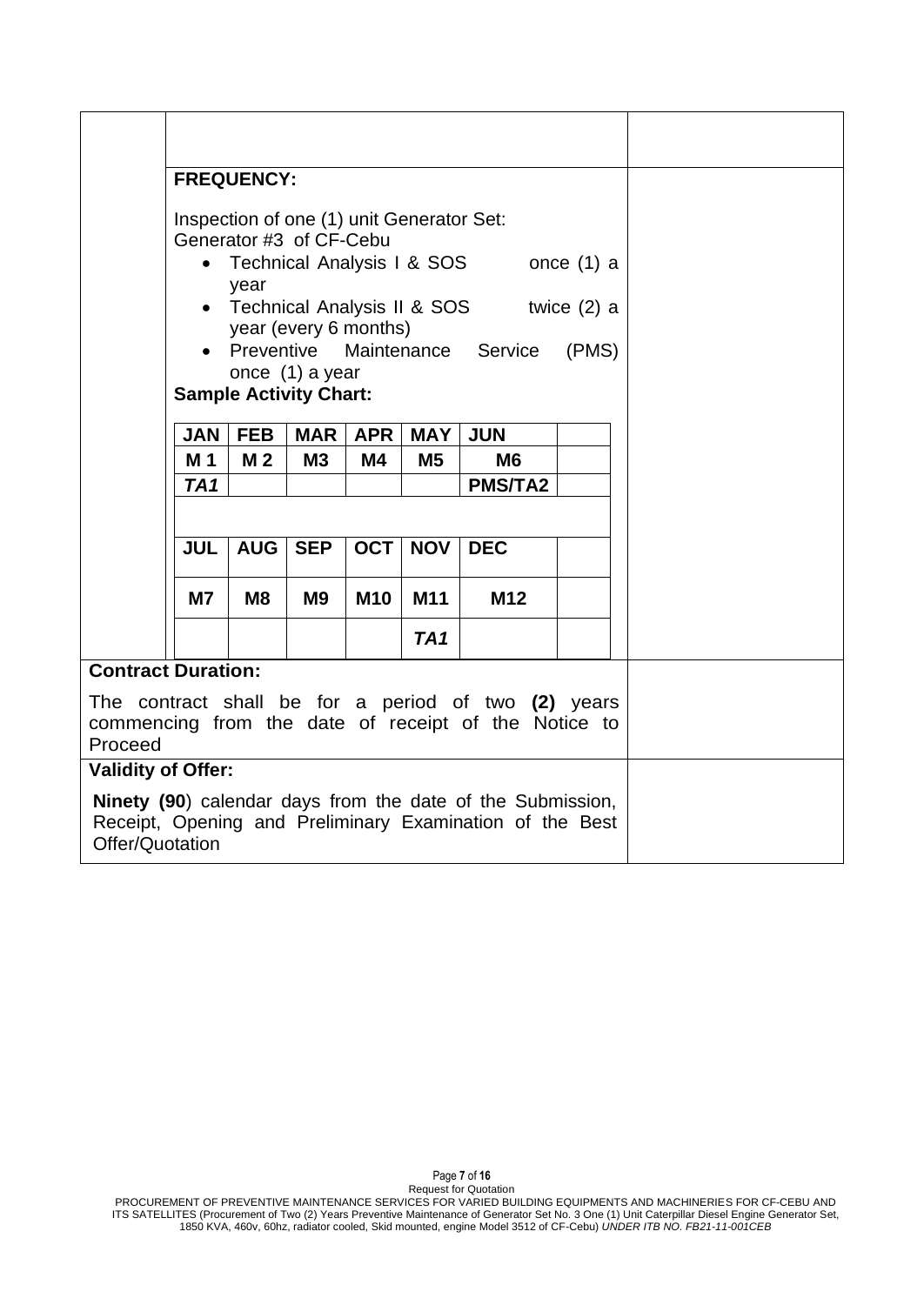# **II. FINANCIAL OFFER / QUOTATION:**

| <b>Technical Description</b>                                                                                                                                                                                                                                                                                                                                                             | Quantity         | <b>Unit Cost</b> | <b>Total Cost for Three</b><br>(3) Years<br>Exclusive,<br>(VAT<br><b>Zero-Rated</b><br><b>Transaction</b> ) |
|------------------------------------------------------------------------------------------------------------------------------------------------------------------------------------------------------------------------------------------------------------------------------------------------------------------------------------------------------------------------------------------|------------------|------------------|-------------------------------------------------------------------------------------------------------------|
| PROCUREMENT OF PREVENTIVE<br><b>MAINTENANCE SERVICES FOR VARIED</b><br><b>BUILDING EQUIPMENTS AND MACHINERIES</b><br>FOR CF-CEBU AND ITS SATELLITES<br>(Procurement of Two (2) Years Preventive<br>Maintenance of Generator Set No. 3 One (1)<br>Unit Caterpillar Diesel Engine- Generator Set,<br>1850 KVA, 460v, 60hz, radiator cooled,<br>Skid mounted, engine Model 3512 of CF-Cebu) | One $(1)$<br>Lot | PhP              | <b>PhP</b><br>(Please state amount<br>words<br>and<br>in<br>ın<br>figures)                                  |

# **NOTE: PRICE OFFER [Unit and Total Costs should be rounded off up to two (2) decimal places]**

# **III. ADDITIONAL REQUIREMENTS**:

Upon submission of your best offer/quotation, kindly also submit the following:

1. Valid Philippine Government Electronic Procurement System (PhilGEPS) Platinum Certificate of Registration and Membership in accordance with Section 8.5.2 of the 2016 Revised Implementing Rules and Regulations (IRR) of Republic Act (R.A.) No. 9184, if registered under the Platinum category; Provided that all of the eligibility documents submitted to PhilGEPS are valid, maintained and updated;

# **OR**

In case any of the eligibility documents submitted to PhilGEPS is not updated, combination of the valid PhilGEPS Platinum Certificate of Registration and Membership, with any of the valid and/or updated Class "A" Eligibility Documents:

- a) Securities and Exchange Commission (SEC) Registration Certificate for corporations, partnerships and/or joint ventures, Department of Trade and Industry (DTI) Registration Certificate for sole proprietorship, *or* Cooperative Development Authority (CDA) Registration Certificate for cooperatives;
- *b)* Valid Mayor's Permit issued by the city or municipality where the principal place of business of the prospective bidder is located, or the equivalent document for Exclusive Economic Zones or Areas.

PROCUREMENT OF PREVENTIVE MAINTENANCE SERVICES FOR VARIED BUILDING EQUIPMENTS AND MACHINERIES FOR CF-CEBU AND ITS SATELLITES (Procurement of Two (2) Years Preventive Maintenance of Generator Set No. 3 One (1) Unit Caterpillar Diesel Engine Generator Set, 1850 KVA, 460v, 60hz, radiator cooled, Skid mounted, engine Model 3512 of CF-Cebu) *UNDER ITB NO. FB21-11-001CEB*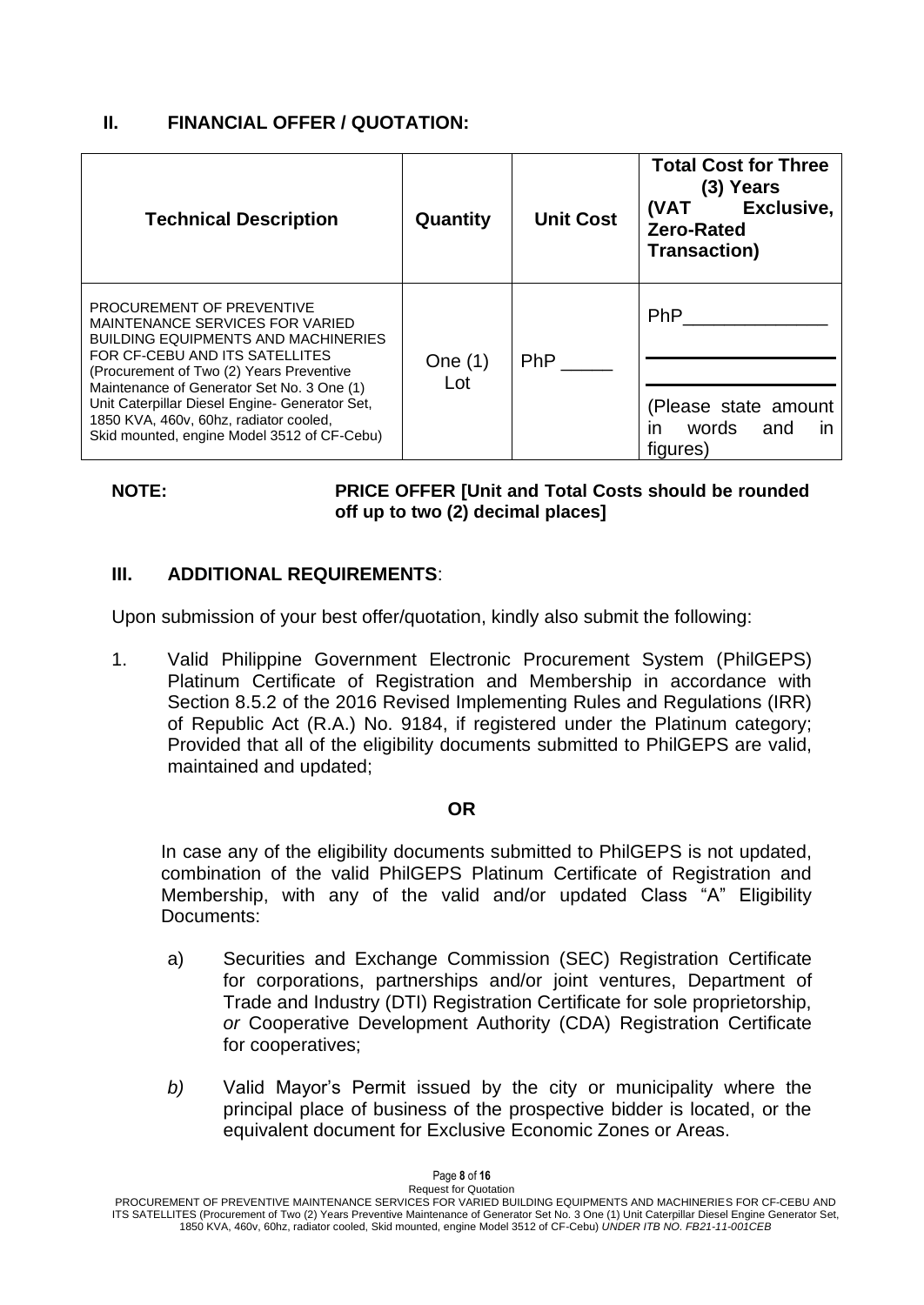In cases of recently expired Mayor's/Business Permits, it shall be accepted together with the official receipt as proof that the bidder has applied for the renewal within the period prescribed by the concerned local government unit, provided that the renewed permit shall be submitted as a post-qualification requirement in accordance with Section 34.2 of the 2016 Revised IRR of R.A. 9184.

- c.) Valid Tax Clearance Certificate per Executive Order (E.O.) No. 398, series of 2005, as finally reviewed and approved by the Bureau of Internal Revenue (BIR); and
- d.) Audited Financial Statements (AFS), stamped "received" by the BIR or its duly accredited and authorized institutions, for the preceding calendar year. In case the AFS for the preceding calendar year is not yet available, said AFS should not be earlier than two (2) years from the deadline for the Submission and Receipt of the Best Offer/Quotation.

Provided that the winning bidder are obliged to notify PAGCOR that it was able to ensure that all the aforesaid eligibility documents are current and updated in PhilGEPS at the earliest possible time but not later than the issuance of the Notice to Proceed (NTP).

### **OR;**

In lieu of the PhilGEPS Platinum Certificate of Registration and Membership, bidders shall submit all of the valid and/or updated Class "A" Eligibility Documents enumerated above; Provided that the bidder having the Lowest Calculated Offer/Quotation or Single Calculated Offer/Quotation submits a valid PhilGEPS Platinum Certificate of Registration and Membership within five (5) calendar days from receipt of the BAC notice of the Lowest Calculated Offer/Quotation or Single Calculated Offer/Quotation during the postqualification process.

2. Omnibus Sworn Statement in accordance with the attached prescribed form.

The Omnibus Sworn Statement shall be supported by an attached original document showing proof of authorization, e.g., original duly notarized Secretary's Certificate issued by the corporation or the members of the joint venture or an original Special Power of Attorney (SPA) in case of sole proprietorships for situations where the signatory is not the sole proprietor/owner; and

Page **9** of **16**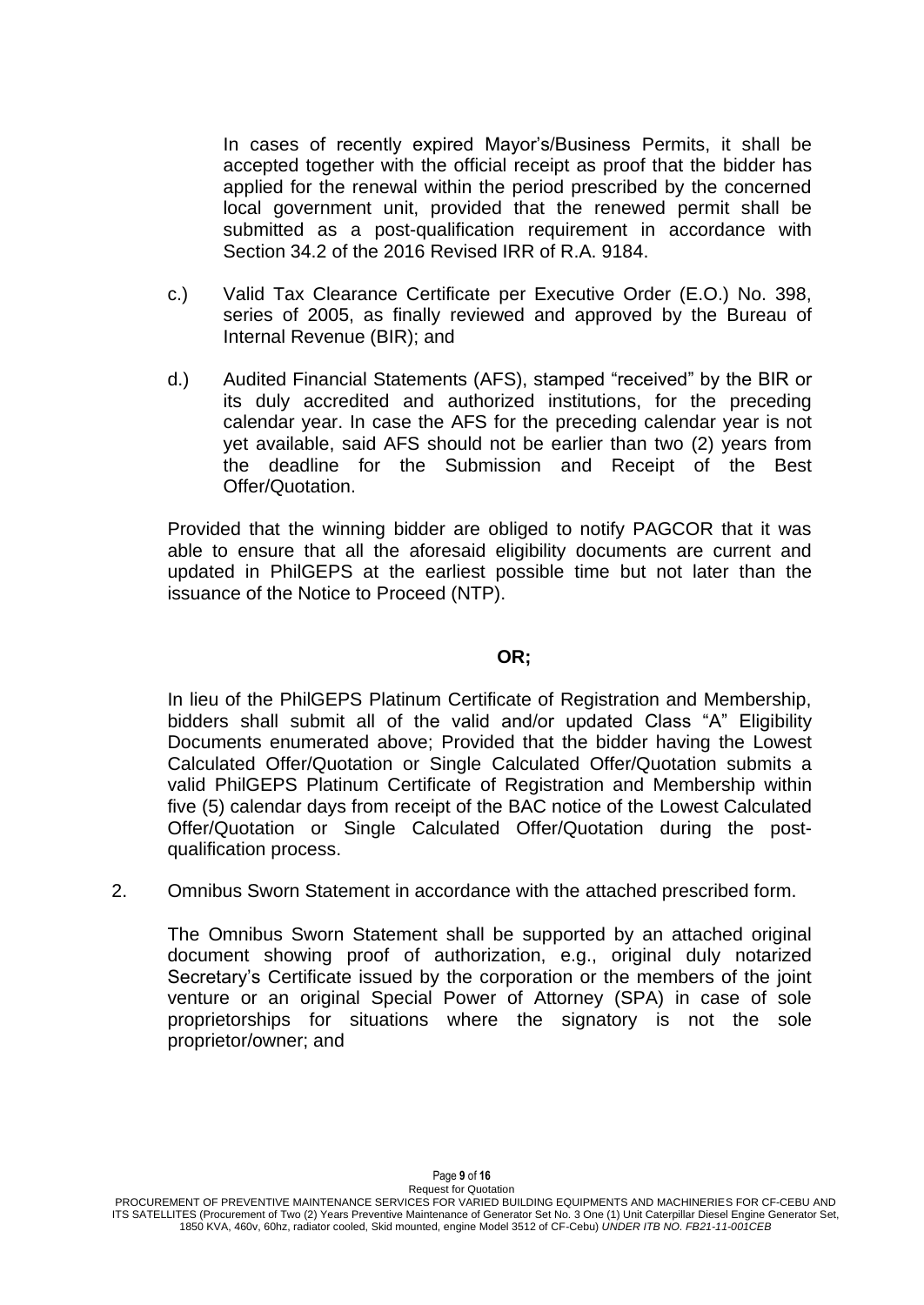# **IV. ADDITIONAL NOTES:**

- 1. Bidders shall provide correct and accurate information required in this form.
- 2. Offers/quotations submitted exceeding the Approved Budget for the Contract shall be rejected.
- 3. The prices quoted are to be paid in Philippine Currency.
- 4. All prices quoted are INCLUSIVE of all applicable duties, government permits, fees, and other charges relative to the acquisition and delivery of items to PAGCOR, but should be VAT-Exclusive, Zero-Rated.
- 5. For the purpose of standardization of offer/quotations, this RFQ Form will prevail over all kinds and forms of offer/quotation. In case of price discrepancy over the amounts in words and in figures, the amount in words will prevail.
- 6. Award of contract shall be made to the supplier, contractor or consultant determined to have the Single or Lowest Calculated and Responsive Offer/Quotation (for goods and infrastructure projects) or Single or Highest Rated and Responsive Offer/Proposal (for consulting services).
- 7. Any interlineations, erasures or overwriting shall be valid only if they are signed or initiated by you or any of your duly authorized representative/s.
- 8. PAGCOR shall have the right to inspect and/or to test the goods to confirm their conformity to the technical specifications.
- 9. To guarantee the faithful performance of the winning bidder's obligations, it shall post a Performance Security prior to the signing of the contract, in accordance with any of the following schedule:

| <b>Form of Security</b>                                                                                                                                                                                                                      | <b>Amount in Percentage</b><br>of Total Contract<br><b>Price</b> |
|----------------------------------------------------------------------------------------------------------------------------------------------------------------------------------------------------------------------------------------------|------------------------------------------------------------------|
| Cash or cashier's/manager's check issued by a<br><b>Universal or Commercial Bank;</b>                                                                                                                                                        |                                                                  |
| Bank draft/guarantee or irrevocable letter of credit<br>issued by a Universal or Commercial Bank:<br>Provided, however, that it shall be confirmed or<br>authenticated by a Universal or Commercial Bank,<br>if issued by a foreign bank; or | Five Percent (5%)                                                |
| Surety Bond callable upon demand issued by a<br>surety or insurance company duly certified by the<br>Insurance Commission as authorize to issue such<br>security specific for the contract awarded.                                          | Thirty Percent (30%)                                             |

Request for Quotation PROCUREMENT OF PREVENTIVE MAINTENANCE SERVICES FOR VARIED BUILDING EQUIPMENTS AND MACHINERIES FOR CF-CEBU AND ITS SATELLITES (Procurement of Two (2) Years Preventive Maintenance of Generator Set No. 3 One (1) Unit Caterpillar Diesel Engine Generator Set, 1850 KVA, 460v, 60hz, radiator cooled, Skid mounted, engine Model 3512 of CF-Cebu) *UNDER ITB NO. FB21-11-001CEB*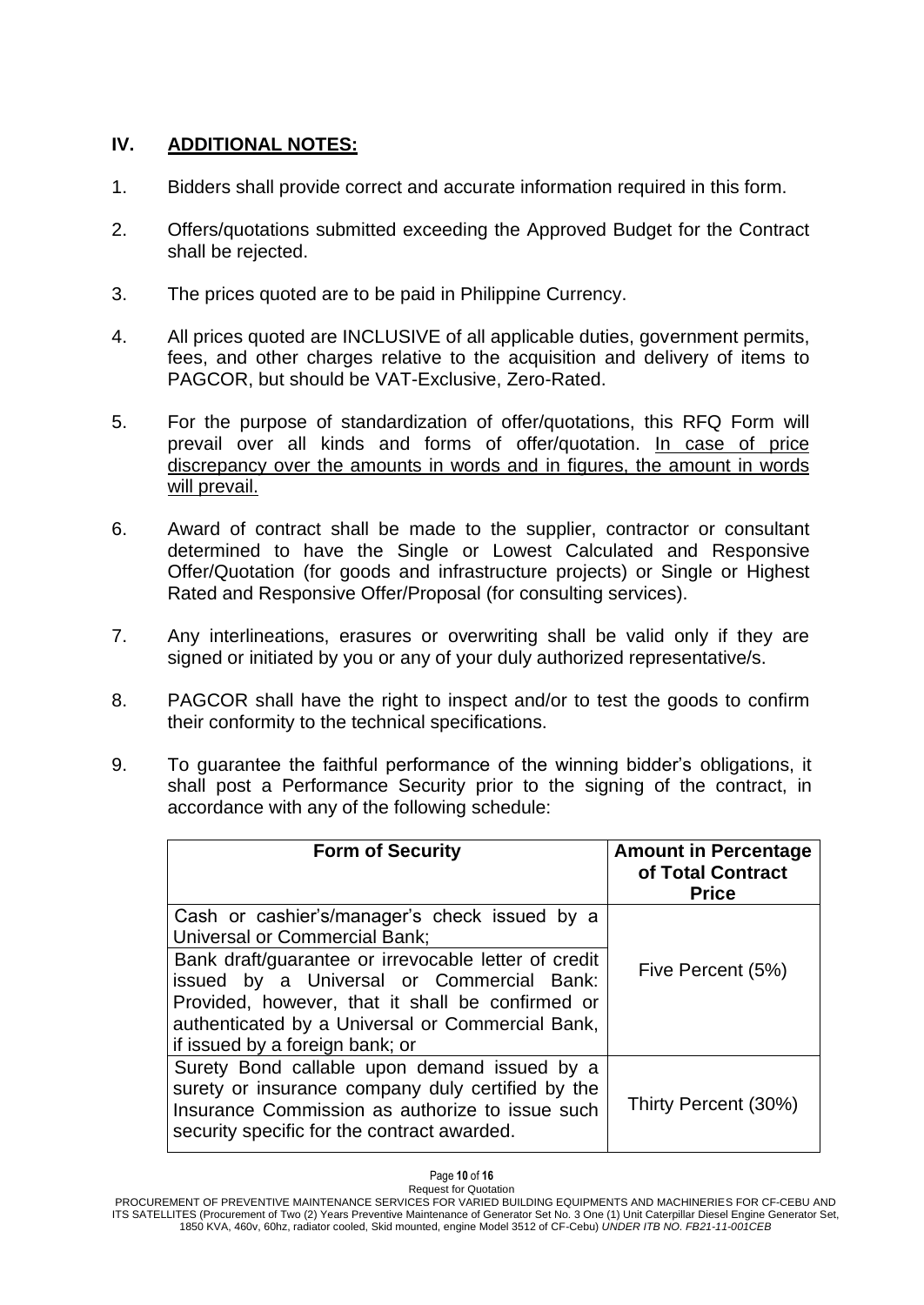The Performance Security shall remain valid for the entire contract duration and shall be release only after the issuance by the Philippine Amusement and Gaming Corporation (PAGCOR) of the final Certificate of Acceptance (issuance of the IAR); Provided that PAGCOR has no claims filed against the contract awardee or the surety or insurance company.

- 10. The winning supplier agrees to pay a penalty of at least equal to one-tenth of one percent (1/10 of 1%) of the cost of the unperformed portion for every day of delay, including non-working days (i.e. Saturday and Sunday), legal holidays or special non-working holidays. PAGCOR may rescind the contract once the cumulative amount of liquidated damages reaches ten percent (10%) of the amount of the contract, without prejudice to other courses of action and remedies open to it.
- 11. Other terms and conditions relative to the project are provided in the attached Purchase Contract.

# **V. PROCEDURES:**

- 1. Prospective bidders may download the Request for Quotations (RFQ) free of charge from the following websites: PAGCOR website (**[www.pagcor.ph\)](http://www.pagcor.ph/)** and PhilGEPS website (**www.philgeps.gov.ph)** and may be allowed to submit their offers provided that bidders shall pay the fee for the RFQ not later than the deadline for the Submission and Receipt of the Best Offers/Quotations.
- 2. Bidders, except those who have previously participated in any of the last two (2) failed biddings, are required to pay the applicable fee for the sale of RFQ not later than the deadline for the Submission and Receipt of the Best Offers/Quotations. A copy of the PAGCOR Official Receipt shall be presented as proof of payment.
- 3. The RFQ must be completed without any alterations to their format, and no substitute form shall be accepted. All blank spaces shall be filled in with the information requested.
- 4. Any requirements, guidelines, documents, clarifications, or other information relative to the negotiations that are communicated by the BBAC to a supplier, contractor, or consultant shall be communicated on an equal basis to all other suppliers, contractors, or consultants engaging in negotiations with the BAC relative to the procurement.
- 5. The prospective bidders shall be given equal time and opportunity to negotiate and discuss the technical and financial requirements of the project to be able to submit a responsive quotation or proposal.

Page **11** of **16**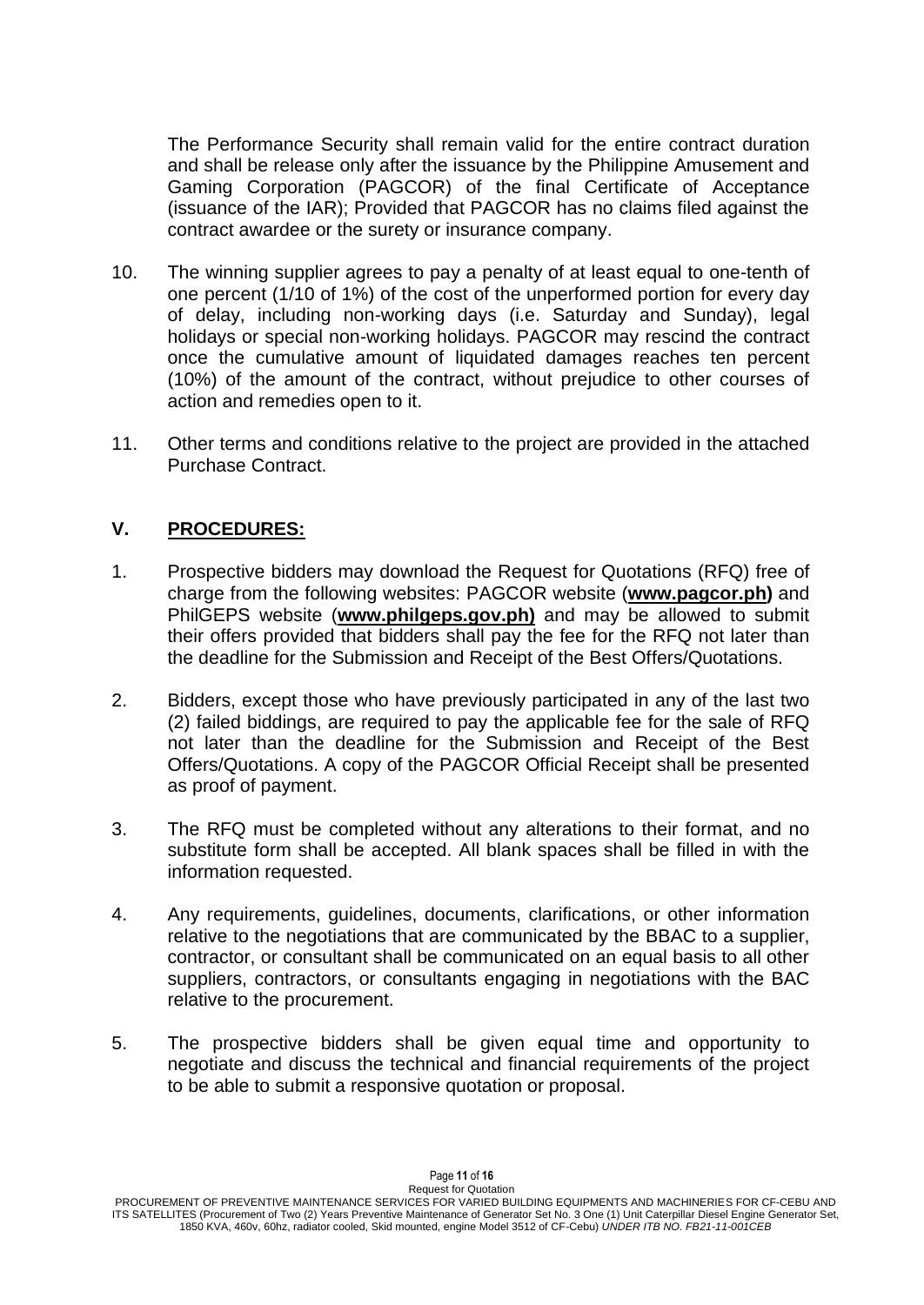- 6. Technical Specifications/Scope of Work and additional Terms and Conditions of the program/project/activity shall be fully discussed during Negotiations. In case there are changes in the requirements and/or technical specifications made after the consultations/negotiations, these shall be communicated on an equal basis.
- 7. Bidders should be responsible for securing copies of the Supplemental/Bid Bulletins at the websites of PAGCOR and the PhilGEPS.
- 8. Copies of the Supplemental Bid Bulletins are also sent either through fax or electronic mail to all prospective bidders who purchased the RFQ.
- 9. Following completion of the negotiations, the BBAC shall request all suppliers, contractors, or consultants in the proceedings to submit, on a specified date, time and venue, a best offer based on the final technical and financial requirements.
- 10. In all cases the best offer/quotations should be VAT Exclusive, Zero-Rated Transaction and not exceed the ABC.
- 11. During the Submission, Receipt, Opening and Preliminary Examination of the Best Offer/s or Quotation/s, the BBAC shall check the submitted best offer/s and other required documents using a non-discretionary pass/fail criteria. The BBAC shall check the submitted documents of each bidder against a checklist of required documents to ascertain if they are all present, using a nondiscretionary "pass/fail" criterion. If a bidder submits the required document, it shall be rated "passed" for that particular requirement. In this regard, offer/s or quotation/s that fail to include any requirement or are incomplete or patently insufficient shall be considered as "failed". Otherwise, the BBAC shall rate the best offer/quotation as "Passed".
- 12. PAGCOR shall select the successful offer on the basis of the best offer/s/quotation/s submitted by the bidders which in no case should comply with PAGCOR's requirements. The best offer/s submitted by the prospective bidders shall still be subjected to detailed bid evaluation and postqualification.
- 13. The BBAC shall recommend award of contract to the Head of the Procuring Entity (HOPE) in favor of the supplier, contractor or consultant determined to have the Single or Lowest Calculated and Responsive Quotation (for goods or infrastructure projects) or Single or Highest Rated and Responsive Proposal (for consulting services).
- 14. The BBAC shall recommend to the HOPE the award of contract.
- 15. In accordance with Government Procurement Policy Board (GPPB) Circular 06-2005 - Tie-Breaking Method, the BBAC shall use a non-discretionary and non-discriminatory measure based on sheer luck or chance, which is "DRAW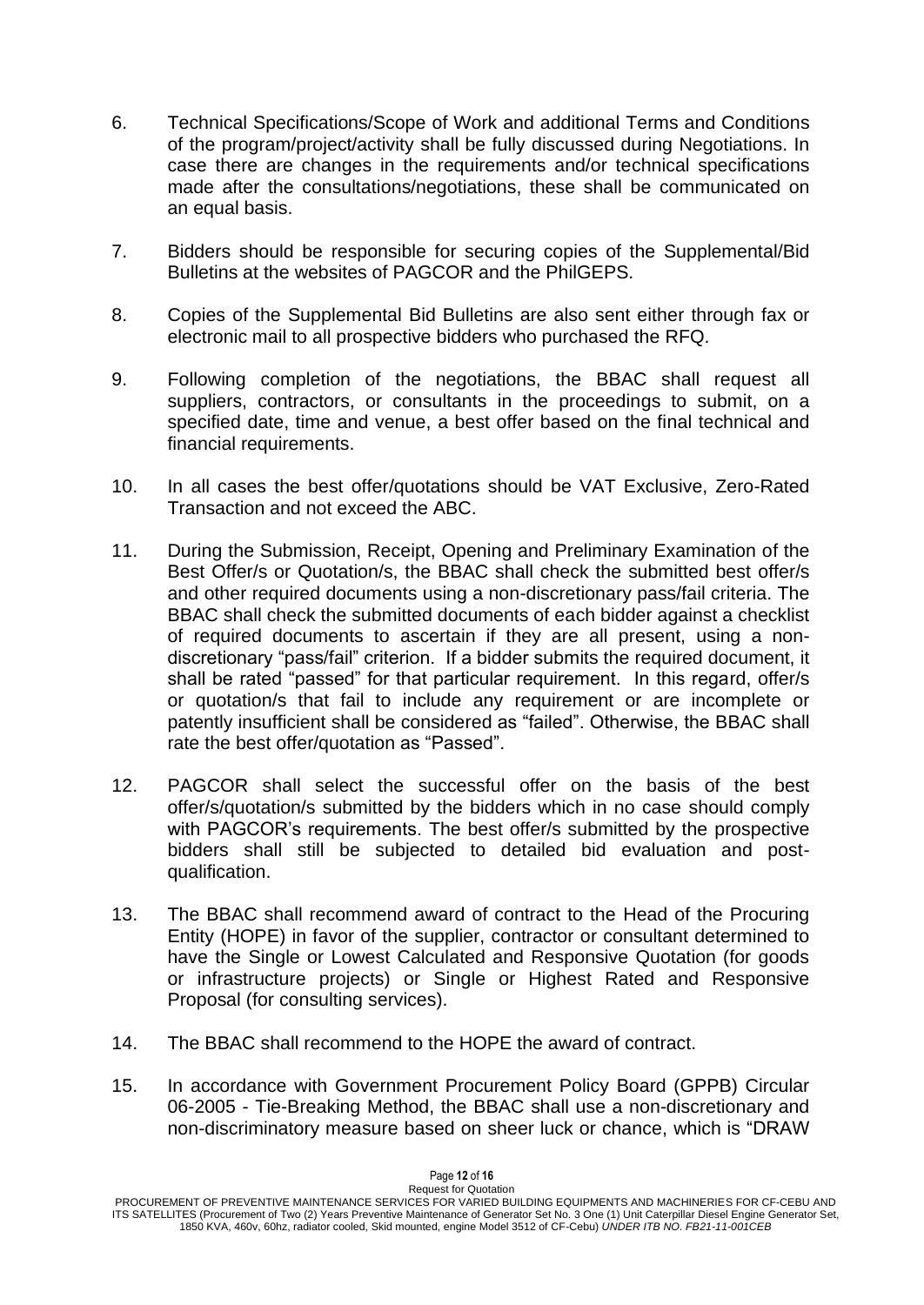LOTS," in the event that two (2) or more bidders have been post-qualified and determined as the bidder having the Lowest Calculated and Responsive Offer/Quotation (for goods and infrastructure projects) or Highest Rated and Responsive Offer/Proposal (for consulting services) to determine the final bidder having the Lowest Calculated and Responsive Offer/Quotation, based on the following procedures:

- a) In alphabetical order, the bidders shall pick one rolled paper.
- b) The lucky bidder who would pick the paper with a "CONGRATULATIONS" remark shall be declared as the winning bidder having the Lowest Calculated and Responsive Offer/Quotation and recommended for award of the contract.
- 16. PAGCOR reserves the right to accept or reject any offer/quotation, and to annul the procurement process and reject all offers/quotations at any time prior to contract award, without thereby incurring any liability to the affected bidder or bidders.

# **BIDDER'S COMMITMENT:**

We hereby agree and bind ourselves to the terms and conditions herein specified, to the manner of procurement and evaluation set up by the Casino Filipino-Winford Branch Bids and Awards Committee (BBAC), to the provisions of the Purchase Contract and to the rules and regulations of the Government and PAGCOR.

We understand that PAGCOR is not bound to accept the lowest or any offer/quotation it may receive.

Very truly yours,

Signature over Printed Name  $TIN:$ 

\_\_\_\_\_\_\_\_\_\_\_\_\_\_\_\_\_\_\_\_\_\_\_\_

\_\_\_\_\_\_\_\_\_\_\_\_\_\_\_\_\_\_\_\_\_\_\_\_

\_\_\_\_\_\_\_\_\_\_\_\_\_\_\_\_\_\_\_\_\_\_\_\_

 $\frac{1}{\sqrt{2}}$  ,  $\frac{1}{\sqrt{2}}$  ,  $\frac{1}{\sqrt{2}}$  ,  $\frac{1}{\sqrt{2}}$  ,  $\frac{1}{\sqrt{2}}$  ,  $\frac{1}{\sqrt{2}}$  ,  $\frac{1}{\sqrt{2}}$  ,  $\frac{1}{\sqrt{2}}$  ,  $\frac{1}{\sqrt{2}}$  ,  $\frac{1}{\sqrt{2}}$  ,  $\frac{1}{\sqrt{2}}$  ,  $\frac{1}{\sqrt{2}}$  ,  $\frac{1}{\sqrt{2}}$  ,  $\frac{1}{\sqrt{2}}$  ,  $\frac{1}{\sqrt{2}}$ Position

> Company Represented  $TIN:$

\_\_\_\_\_\_\_\_\_\_\_\_\_\_\_\_\_\_\_\_\_\_\_\_ Address / Tel. No. / Fax No.

Page **13** of **16**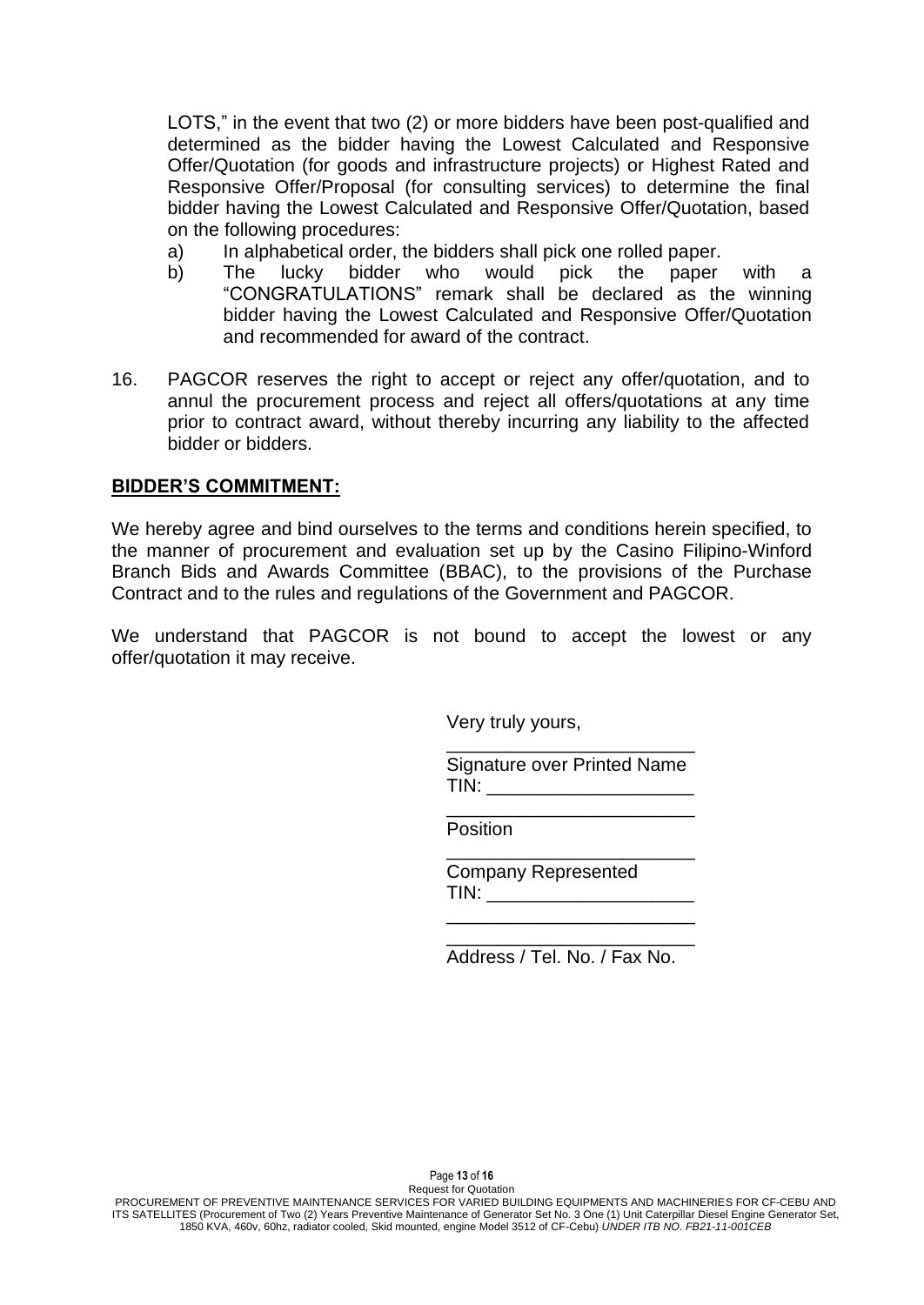REPUBLIC OF THE PHILIPPINES ) CITY/MUNICIPALITY OF \_\_\_\_\_\_ ) S.S.

# **A F F I D A V I T**

I, *[Name of Affiant]*, of legal age, *[Civil Status]*, *[Nationality]*, and residing at *[Address of Affiant]*, after having been duly sworn in accordance with law, do hereby depose and state that:

# 1. *Select one, delete the other:*

*If a sole proprietorship:* I am the sole proprietor or authorized representative of *[Name of Bidder]* with office address at *[address of Bidder]*;

*If a partnership, corporation, cooperative, or joint venture:* I am the duly authorized and designated representative of *[Name of Bidder]* with office address at *[address of Bidder]*;

# 2. *Select one, delete the other:*

*If a sole proprietorship:* As the owner and sole proprietor, or authorized representative of *[Name of Bidder]*, I have full power and authority to do, execute and perform any and all acts necessary to participate, submit the bid, and to sign and execute the ensuing contract for *[Name of the Project]* of the *[Name of the Procuring Entity], as shown in the attached duly notarized Special Power of Attorney*;

*If a partnership, corporation, cooperative, or joint venture:* I am granted full power and authority to do, execute and perform any and all acts necessary to participate, submit the bid, and to sign and execute the ensuing contract for *[Name of the Project]* of the *[Name of the Procuring Entity],* as shown in the attached *[state title of attached document showing proof of authorization (e.g.,*  duly notarized Secretary's Certificate, Board/Partnership Resolution, *Special Power of Attorney, whichever is applicable;)]*;

3. *[Name of Bidder]* is not "blacklisted" or barred from bidding by the Government of the Philippines or any of its agencies, offices, corporations, or Local Government Units, foreign government/foreign or international financing institution whose blacklisting rules have been recognized by the Government Procurement Policy Board, **by itself or by relation, membership, association, affiliation, or controlling interest with another blacklisted person or entity as defined and provided for in the Uniform Guidelines on Blacklisting;**

Request for Quotation PROCUREMENT OF PREVENTIVE MAINTENANCE SERVICES FOR VARIED BUILDING EQUIPMENTS AND MACHINERIES FOR CF-CEBU AND ITS SATELLITES (Procurement of Two (2) Years Preventive Maintenance of Generator Set No. 3 One (1) Unit Caterpillar Diesel Engine Generator Set, 1850 KVA, 460v, 60hz, radiator cooled, Skid mounted, engine Model 3512 of CF-Cebu) *UNDER ITB NO. FB21-11-001CEB*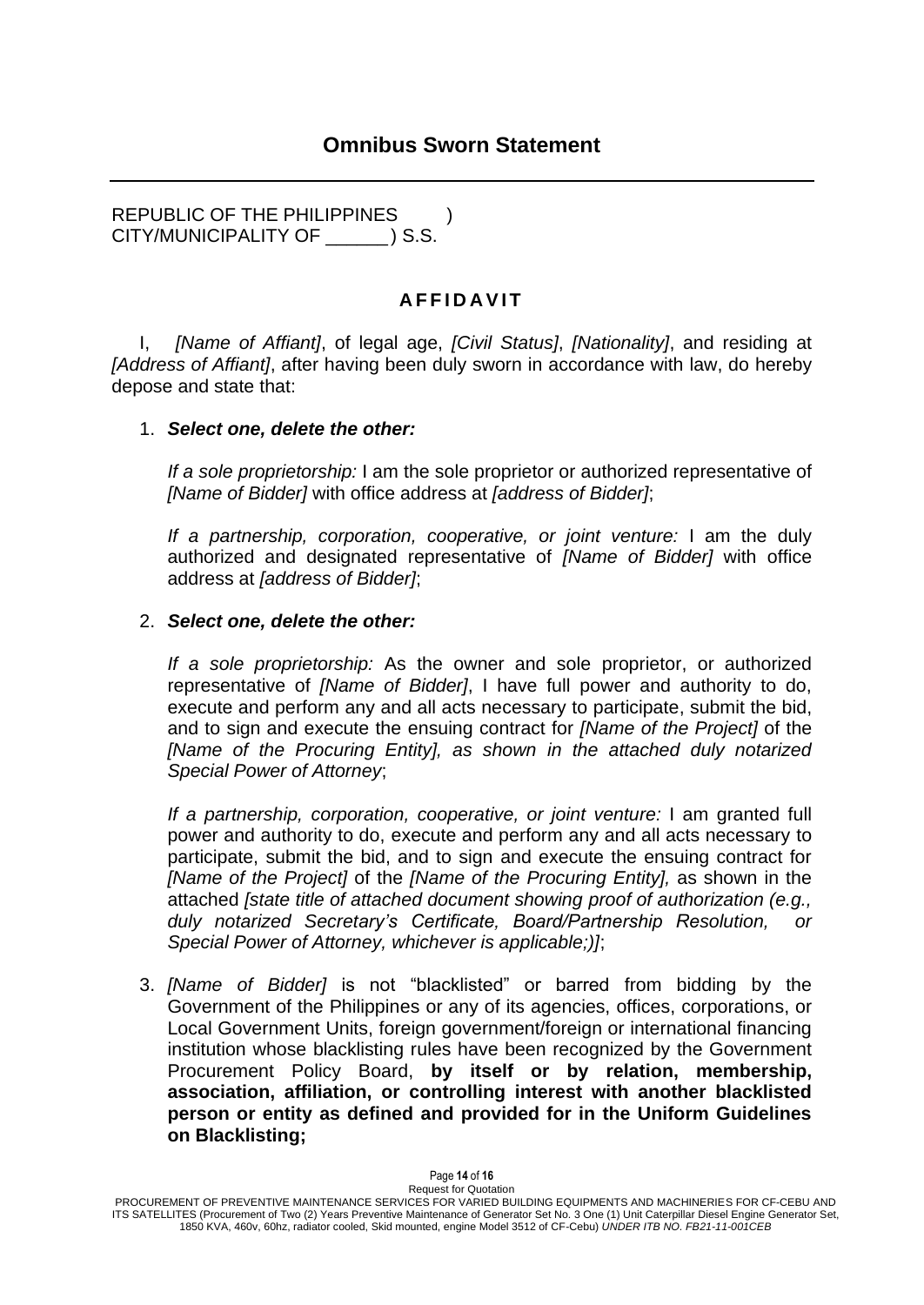- 4. Each of the documents submitted in satisfaction of the bidding requirements is an authentic copy of the original, complete, and all statements and information provided therein are true and correct;
- 5. *[Name of Bidder]* is authorizing the Head of the Procuring Entity or its duly authorized representative(s) to verify all the documents submitted;

# 6. *Select one, delete the rest:*

*If a sole proprietorship:* The owner or sole proprietor is not related to the Head of the Procuring Entity, members of the Bids and Awards Committee (BAC), the Technical Working Group, and the BAC Secretariat, the head of the Project Management Office or the end-user unit, and the project consultants by consanguinity or affinity up to the third civil degree;

*If a partnership or cooperative:* None of the officers and members of *[Name of Bidder]* is related to the Head of the Procuring Entity, members of the Bids and Awards Committee (BAC), the Technical Working Group, and the BAC Secretariat, the head of the Project Management Office or the end-user unit, and the project consultants by consanguinity or affinity up to the third civil degree;

*If a corporation or joint venture:* None of the officers, directors, and controlling stockholders of *[Name of Bidder]* is related to the Head of the Procuring Entity, members of the Bids and Awards Committee (BAC), the Technical Working Group, and the BAC Secretariat, the head of the Project Management Office or the end-user unit, and the project consultants by consanguinity or affinity up to the third civil degree;

- 7. *[Name of Bidder]* complies with existing labor laws and standards; and
- 8. *[Name of Bidder]* is aware of and has undertaken the following responsibilities as a Bidder:
	- a) Carefully examine all of the Bidding Documents;
	- b) Acknowledge all conditions, local or otherwise, affecting the implementation of the Contract;
	- c) Made an estimate of the facilities available and needed for the contract to be bid, if any; and
	- d) Inquire or secure Supplemental/Bid Bulletin(s) issued for the *[Name of the Project]*.
- 9. *[Name of Bidder]* did not give or pay directly or indirectly, any commission, amount, fee, or any form of consideration, pecuniary or otherwise, to any

Page **15** of **16**

Request for Quotation PROCUREMENT OF PREVENTIVE MAINTENANCE SERVICES FOR VARIED BUILDING EQUIPMENTS AND MACHINERIES FOR CF-CEBU AND ITS SATELLITES (Procurement of Two (2) Years Preventive Maintenance of Generator Set No. 3 One (1) Unit Caterpillar Diesel Engine Generator Set, 1850 KVA, 460v, 60hz, radiator cooled, Skid mounted, engine Model 3512 of CF-Cebu) *UNDER ITB NO. FB21-11-001CEB*